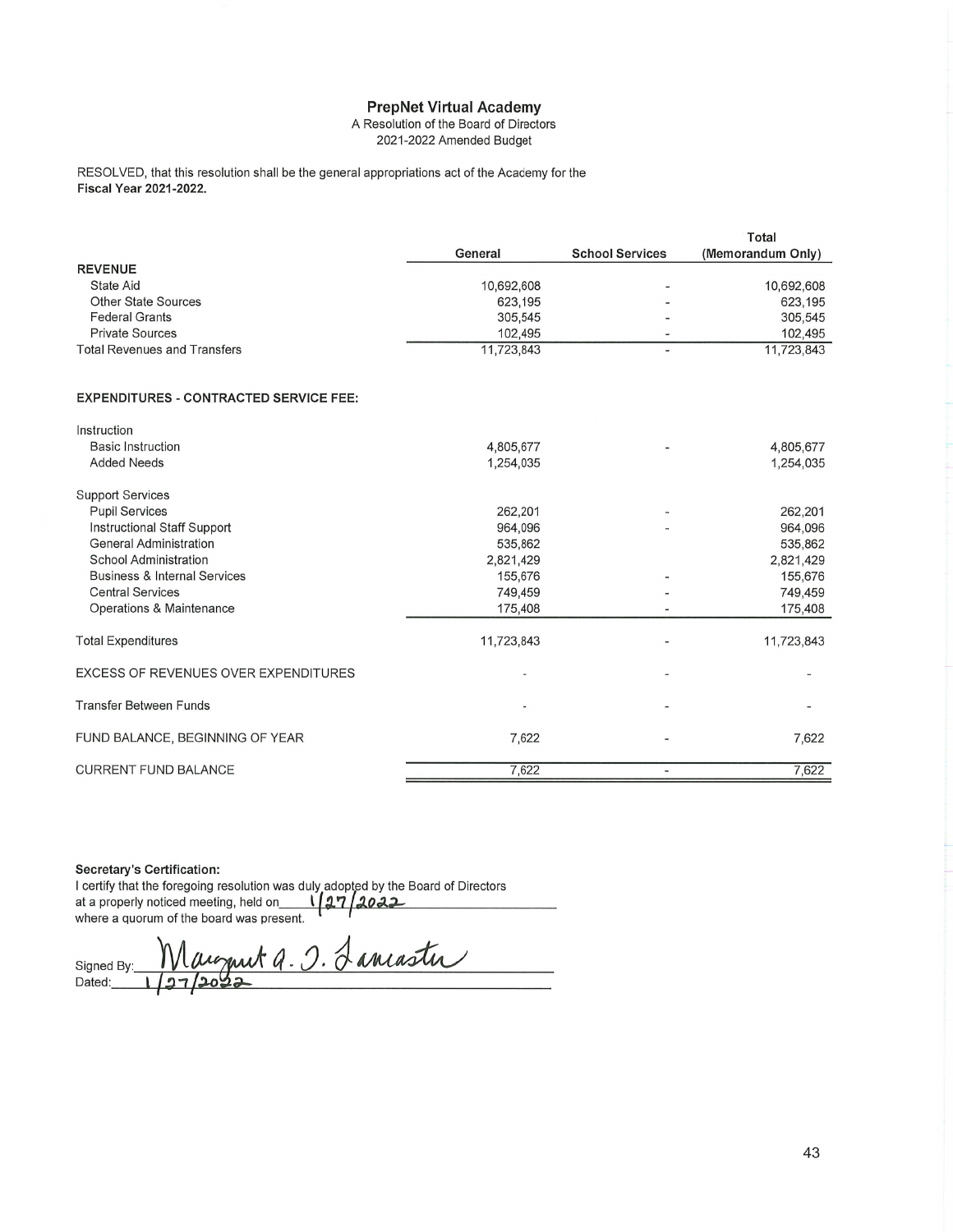## **PrepNet Virtual Academy**

2021-2022 Amended Budget Detail

|                                                  | 2021-2022<br>Amended |
|--------------------------------------------------|----------------------|
| <b>General Fund</b>                              |                      |
| <b>REVENUE</b>                                   |                      |
| State Aid                                        | 10,692,608           |
| <b>Revenue from State Sources</b>                | 623,195              |
| Restricted-Federal 'Pass thru' Grants - Title I  | 293,855              |
| Restricted-Federal 'Pass thru' Grants - Title II | 1,690                |
| Restricted-Federal 'Pass thru' Grants - Title IV | 10,000               |
| <b>Revenue from Private Sources</b>              | 39,675               |
| Revenue from Pupil Activities                    | 62,820               |
| <b>Total Revenue &amp; Other Transactions</b>    | 11,723,843           |
| <b>EXPENDITURES</b>                              |                      |
| <b>Basic Instruction</b>                         |                      |
| Salaries, Taxes, & Benefits                      | 4,218,139            |
| <b>Local Meetings</b>                            | 33,508               |
| Printing and Binding                             | 44,101               |
| <b>Teaching Supplies</b>                         | 237,500              |
| <b>Textbooks</b>                                 | 115,740              |
| Software & Equipment                             | 3,000                |
| <b>Equipment Lease</b>                           | 39,870               |
| Dues/Memberships                                 | 4,000                |
| Field trips                                      | 4,826                |
| <b>Contracted Services</b>                       | 64,562               |
| <b>Employment Expenses</b>                       | 2,037                |
| Finger Printing & Background Checks              | 3,394                |
| <b>Board Funds</b>                               | 35,000               |
| <b>Total - Basic Instruction</b>                 | 4,805,677            |
| <b>Added Needs</b>                               |                      |
| <b>Compensatory Education</b>                    |                      |
| Salaries, Taxes, & Benefits                      | 606,892              |
| <b>Subtotal - Compensatory Education</b>         | 606,892              |
| <b>Special Education</b>                         |                      |
| Salaries, Taxes, & Benefits                      | 452,948              |
| <b>Instructional Services</b>                    | 101,360              |
| <b>Local Meetings</b>                            | 2,710                |
| Workshops and Conferences                        | 1,116                |
| <b>Teaching Supplies</b>                         | 2,100                |
| <b>Indirect Costs</b>                            | 86,909               |
| <b>Subtotal - Special Education</b>              | 647,143              |
| Total - Added Needs                              | 1,254,035            |
| <b>Pupil Services</b>                            |                      |
| <b>Occupational Therapist Services</b>           | 33,741               |
| <b>Psychological Services</b>                    | 54,591               |
| Speech Pathology                                 | 134,953              |
| Social Work Services                             | 38,916               |
| <b>Total - Pupil Services</b>                    | 262,201              |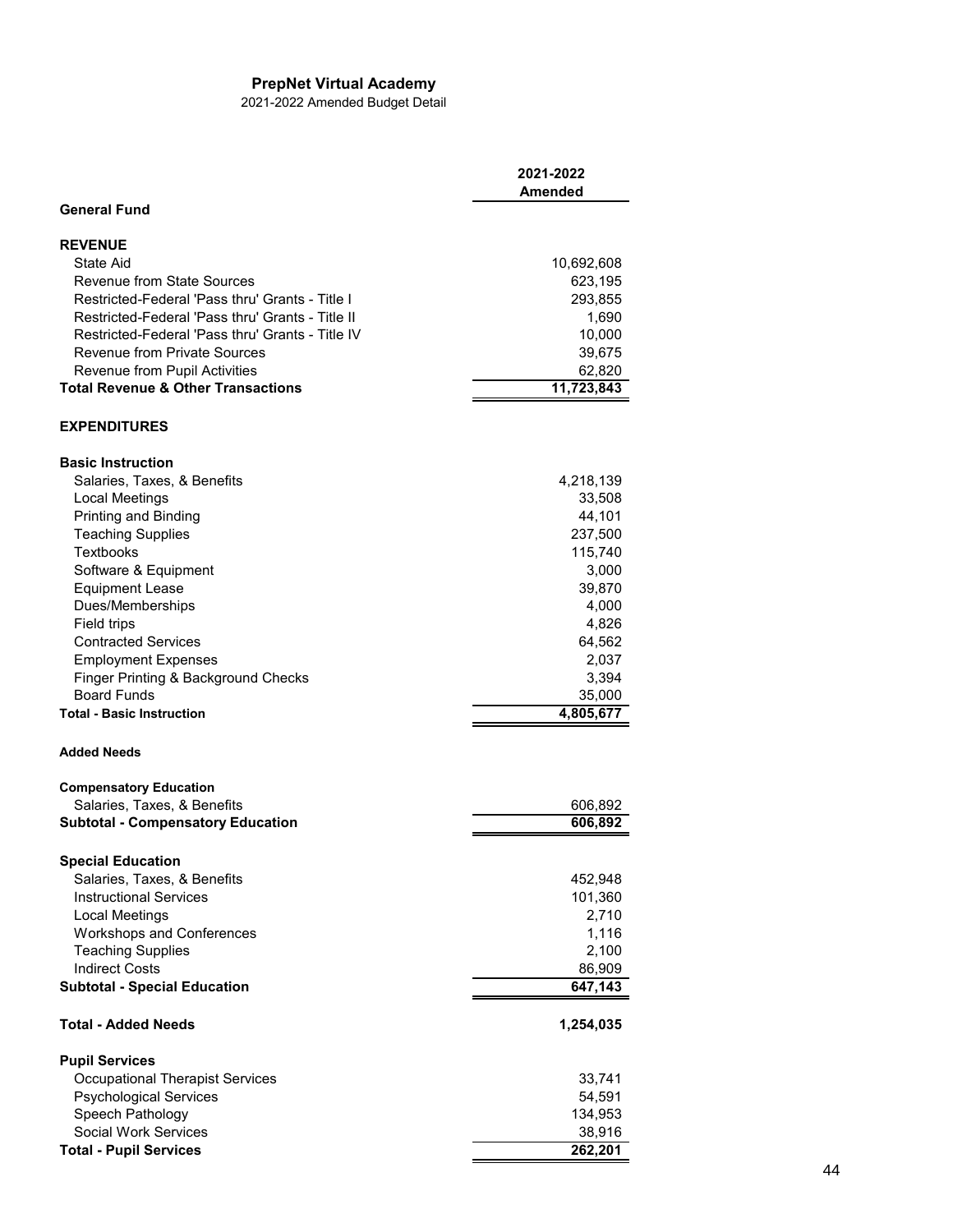| <b>Instructional Staff Support</b>                                  |                       |
|---------------------------------------------------------------------|-----------------------|
| Salaries, Taxes, & Benefits                                         | 434,901               |
| <b>Workshops and Conferences</b>                                    | 6,265                 |
| Improvement of Instruction                                          | 320,207               |
| <b>Professional Development</b>                                     | 23,550                |
| Technology                                                          | 141,197               |
| <b>Special Education</b>                                            | 37,976                |
| <b>Total - Instructional Staff Support</b>                          | 964,096               |
|                                                                     |                       |
| <b>General Administration</b>                                       |                       |
| <b>Board of Education</b>                                           |                       |
| <b>Board of Education Administration</b>                            | 82,621                |
| Legal Fees                                                          | 13,000                |
| Audit                                                               | 5,953                 |
| Travel & Expense Staff                                              | 250                   |
| Insurance                                                           | 13,300                |
| <b>Subtotal - Board of Education</b>                                | $\overline{11}5, 124$ |
|                                                                     |                       |
| <b>Executive Administration</b><br>Executive Administration         | 100,923               |
| Oversight Fee                                                       | 319,815               |
| <b>Subtotal - Executive Administration</b>                          | 420,738               |
|                                                                     |                       |
| Total - General Administration                                      | 535,862               |
| <b>School Administration</b>                                        |                       |
| <b>Office of the Principal</b>                                      |                       |
| Salaries, Taxes, & Benefits                                         | 360,165               |
| Local Meetings                                                      | 14,750                |
| <b>Workshops and Conferences</b>                                    | 7,009                 |
| Mailing                                                             | 126,960               |
| Printing & Binding                                                  | 2,546                 |
| <b>Office Supplies</b>                                              | 7,722                 |
| Dues/Memberships                                                    | 3,500                 |
| Advertising                                                         | 1,849,678             |
| <b>Contracted Services</b>                                          | 30,000                |
| <b>Employment Services</b>                                          | 75                    |
| <b>Bank Charges</b>                                                 | 400                   |
| Subtotal - Office of the Principal                                  | 2,402,805             |
|                                                                     |                       |
| <b>Other School Administration</b>                                  |                       |
| Admissions & Other Administrative Support                           | 259,474               |
| Salaries, Taxes, & Benefits                                         | 134,909               |
| <b>Local Meetings</b>                                               | 1,000<br>741          |
| <b>Workshops and Conferences</b>                                    |                       |
| Mailing                                                             | 20,000                |
| Printing & Binding<br><b>Subtotal - Other School Administration</b> | 2,500<br>418,624      |
|                                                                     |                       |
| <b>Total - School Administration</b>                                | 2,821,429             |
| <b>Business &amp; Internal Services</b>                             |                       |
| <b>Fiscal Services</b>                                              | 149,924               |
| <b>Internal Distribution Services</b>                               | 5,752                 |
| <b>Total - Business &amp; Internal Services</b>                     | 155,676               |
|                                                                     |                       |
| <b>Central Services</b>                                             |                       |

```
Information Services 60,463
```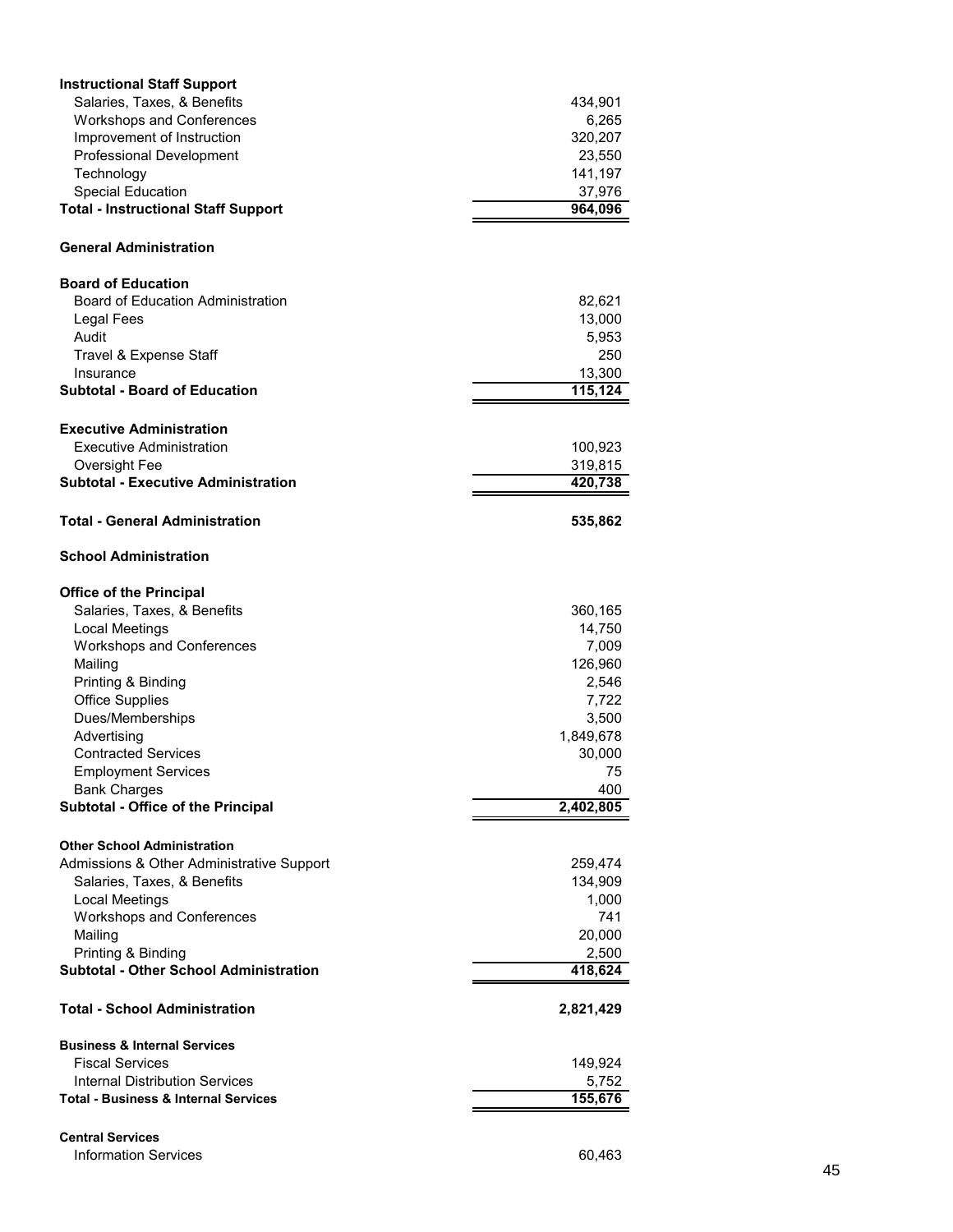| <b>Staff/Personnel Services</b>                  | 341,999    |
|--------------------------------------------------|------------|
| <b>Data Processing Services</b>                  | 263,750    |
| <b>Other Central Services</b>                    | 83,247     |
| <b>Total - Central Services</b>                  | 749,459    |
|                                                  |            |
| <b>Operations &amp; Maintenance</b>              |            |
| <b>Internal Building Services</b>                | 33,862     |
| Other Purchased Service (Janitorial)             | 750        |
| Telephone                                        | 18,669     |
| Heat                                             | 500        |
| Electric                                         | 2,800      |
| Sewer                                            | 375        |
| Waste & Trash Disposal                           | 350        |
| <b>Building Maintenance &amp; Repair</b>         | 25,000     |
| Equipment Maintenance & Repair                   | 2,376      |
| Lease of Building                                | 32,244     |
| Lease of Equipment                               | 6,297      |
| Supplies                                         | 19,838     |
| <b>Equipment Purchases</b>                       | 15,000     |
| Liability Insurance                              | 8,094      |
| Property Insurance                               | 5,000      |
| Safety & Security                                | 4,253      |
| <b>Total - Operations &amp; Maintenance</b>      | 175,408    |
|                                                  |            |
|                                                  |            |
| <b>Other Support Services</b>                    |            |
|                                                  |            |
| <b>Pupil Activities</b>                          |            |
| Salaries, Taxes, & Benefits                      |            |
| <b>Contracted Services</b>                       |            |
| Supplies                                         |            |
| <b>Total - Pupil Activities</b>                  |            |
|                                                  |            |
|                                                  |            |
| Outgoing Transfer to School Service Fund         |            |
|                                                  |            |
| Total Expenditures & Other Transactions          | 11,723,843 |
|                                                  |            |
|                                                  |            |
| <b>Revenues and Other Financing Sources Over</b> |            |
| (Under) Expenditures and Other Uses              |            |
|                                                  |            |
|                                                  |            |
| Beginning Fund Balance (7/1)                     | 7,622      |
| <b>Ending Fund Balance</b>                       | 7,622      |